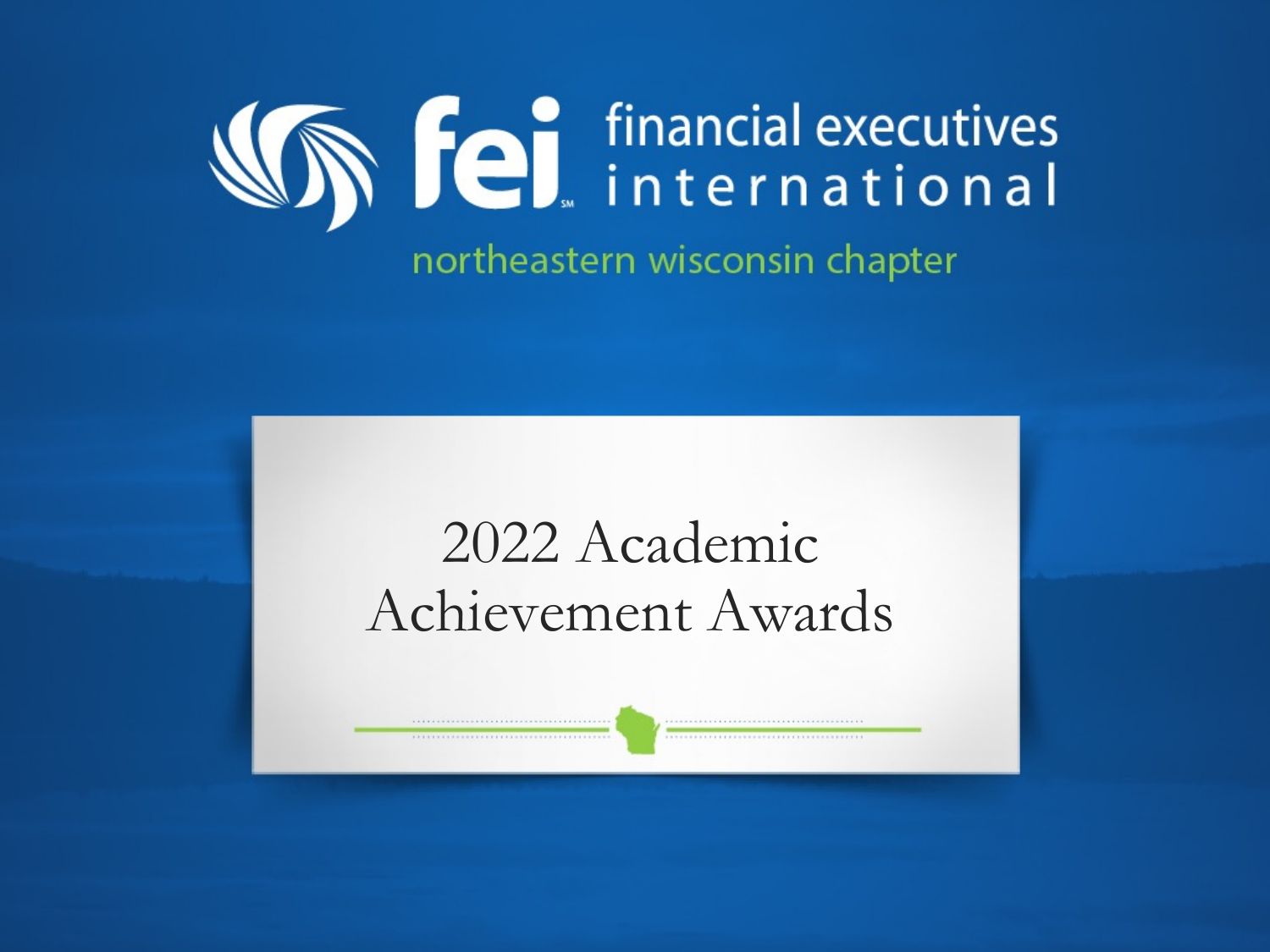

Congratulations

**Congratulations to our 2022 Academic Achievement Award Winners!**

- **Eric Healy:** UW Green Bay
- **Peyton Janto:** St. Norbert College
- **Brayden Nolan:** UW Oshkosh
- **Ashley Trapp:** Lakeland University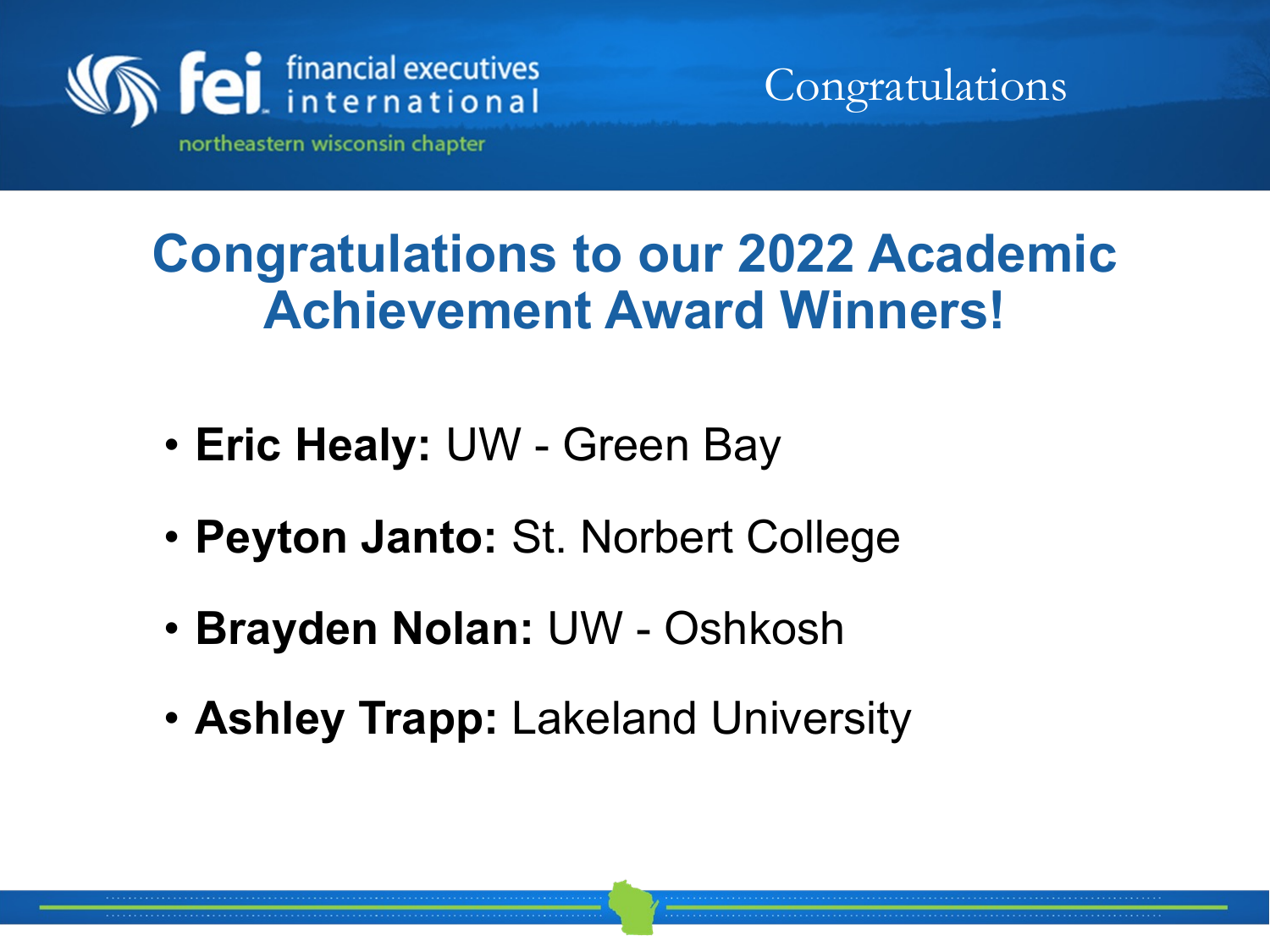

Eric Healy UW - Green Bay

**Major:** Accounting **Graduation Date:** May 2024

#### **Plans After Graduation:** Obtain CPA license

### **About Eric**

- Tax Intern at Kollath CPA
- Wisconsin National Guard Service Member (Indirect Fire Infantryman)
- Interests include reading, fitness and fishing

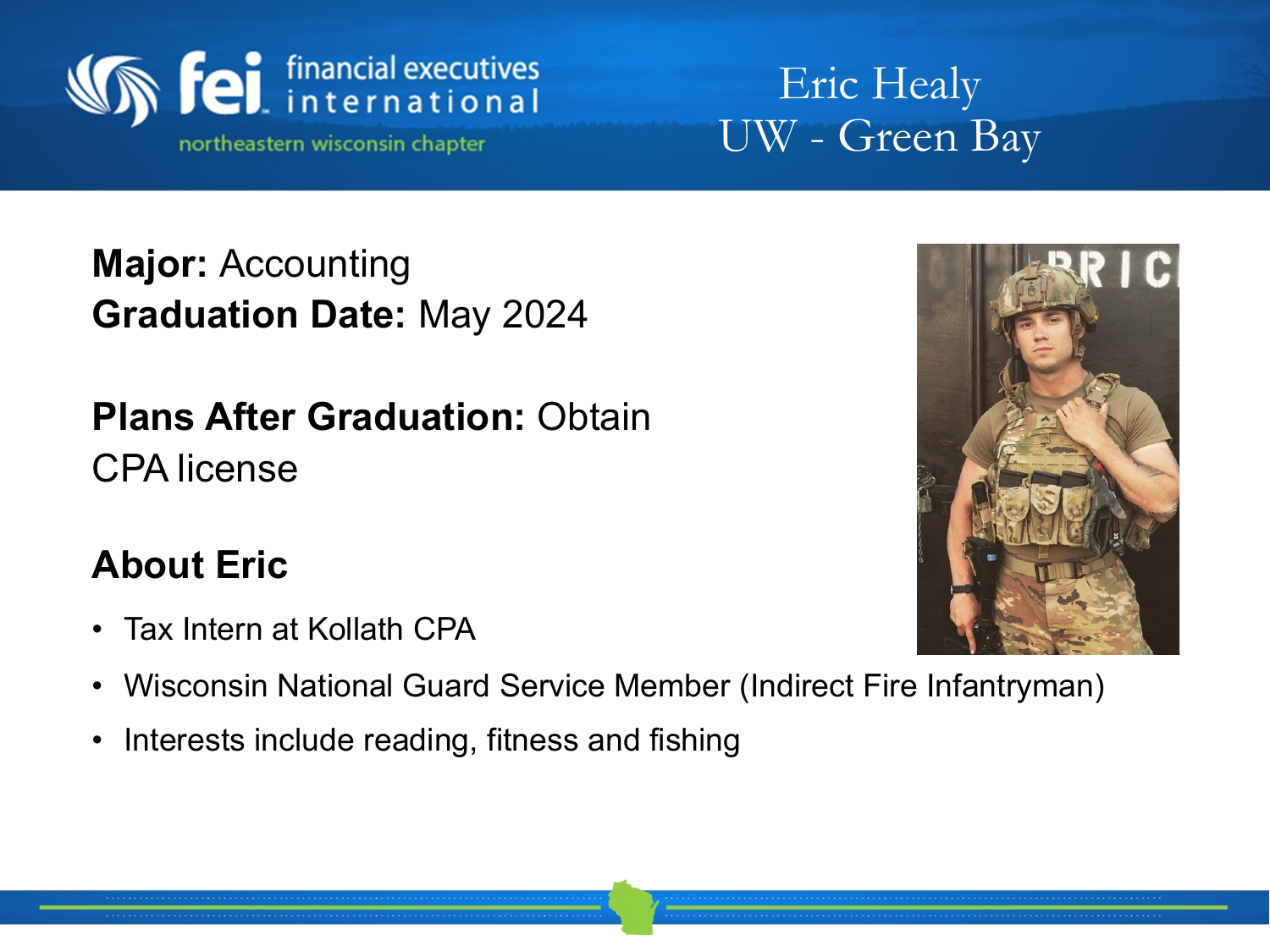

## Peyton Janto St. Norbert College

**Major:** Business Administration/Finance **Graduation Date:** May 2022

**Plans After Graduation:** Investment Analyst at North Star Asset Management

### **About Peyton**

- Captain & 4-year participant in Cross Country and Track & Field
- Student Athletic Advisory Committee Member
- Loves to play and watch basketball (Go Bucks!)

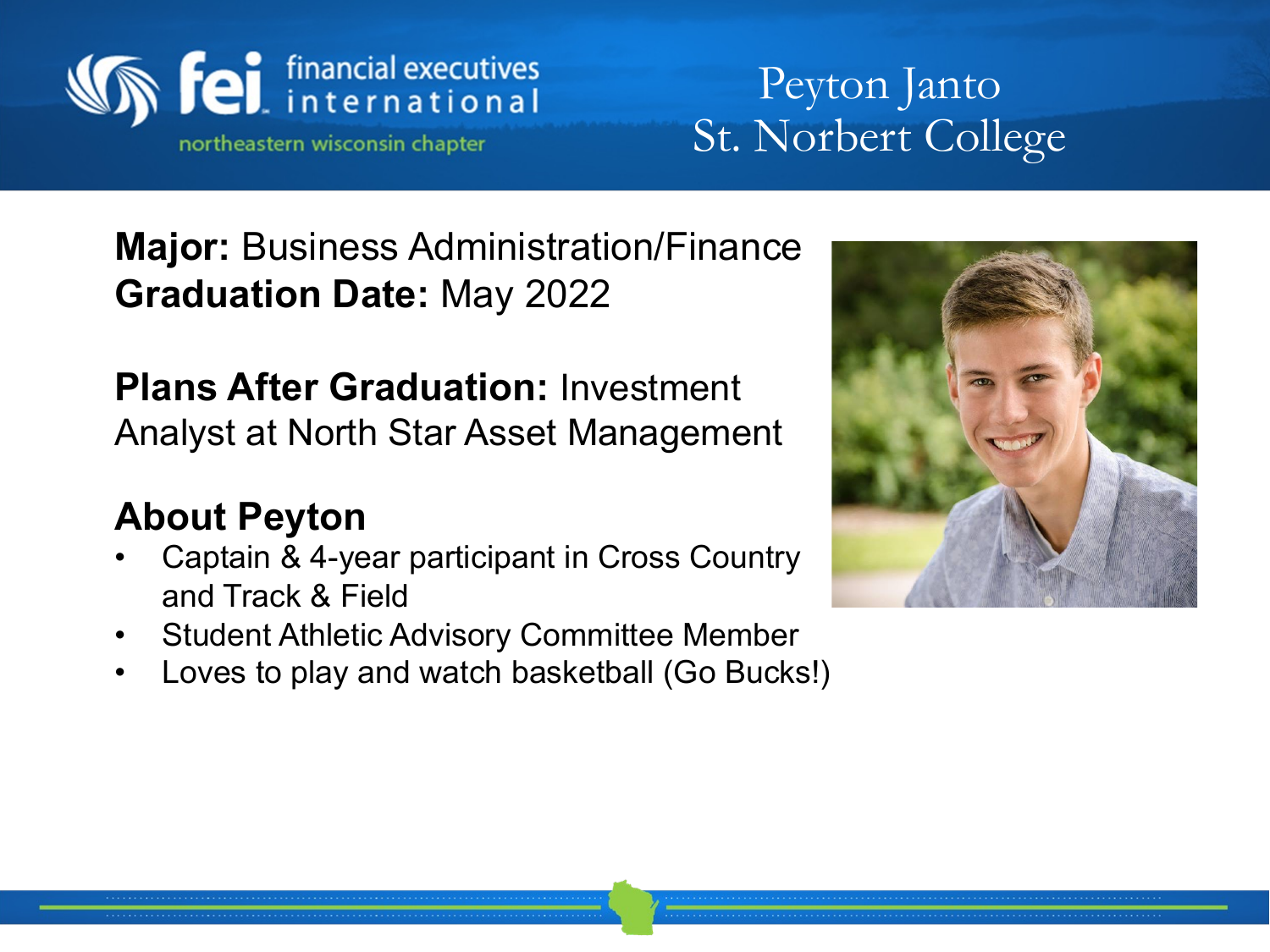

Brayden Nolan UW - Oshkosh

**Major:** Finance **Graduation Date:** December 2022

**Plans After Graduation:** Asset Management / Equity Analyst

#### **About Brayden**

- Interned at SECURA Insurance for over a year as a corporate training intern.
- Moving to New York City for the summer of 2022 for an equity analyst internship.
- Played piano for 10+ years.